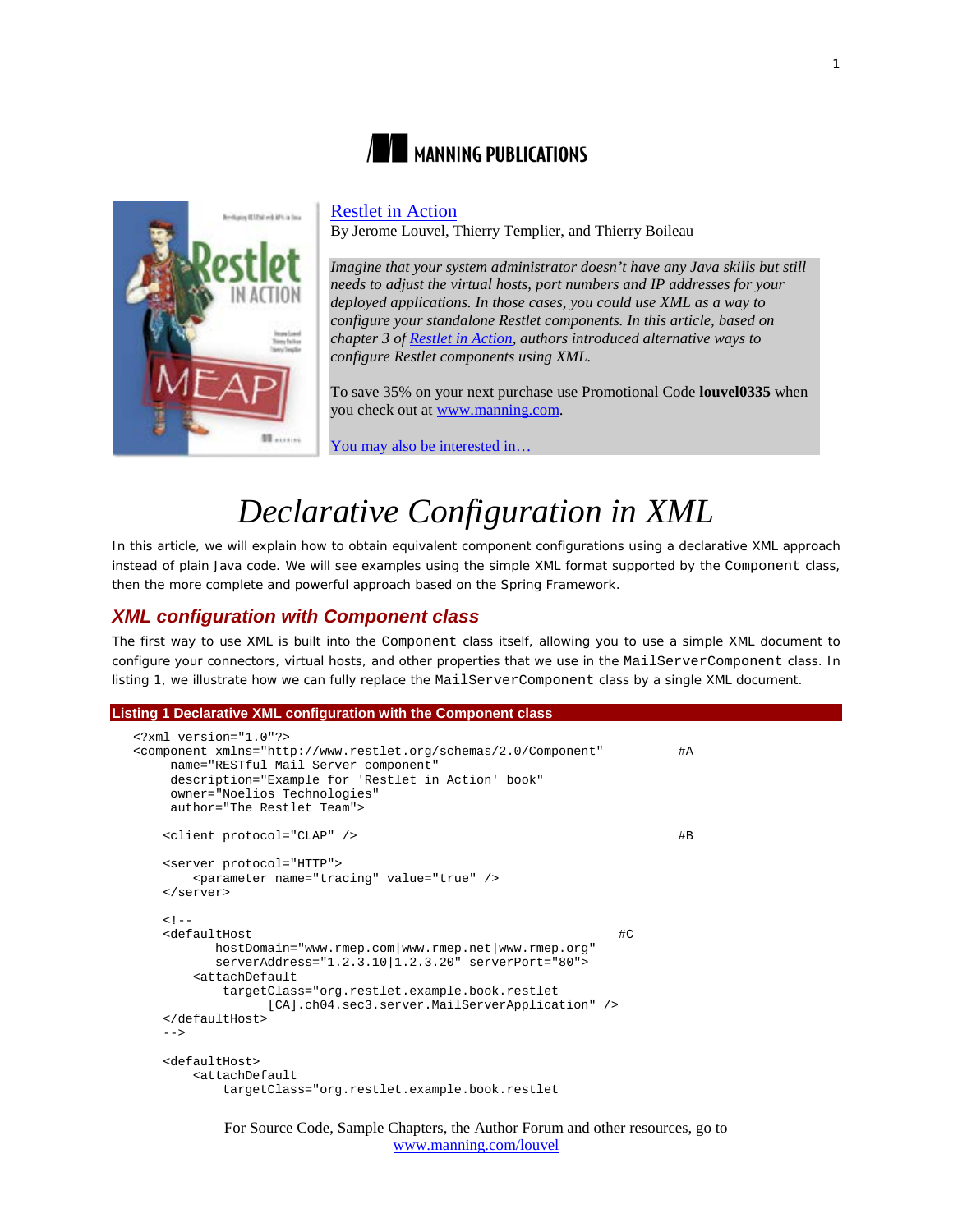```
 [CA].ch04.sec3.server.MailServerApplication" />
    </defaultHost>
     <logService loggerName="MailServer.AccessLog" #D
            logPropertiesRef="clap://system/org/restlet/example/
                 [CA]book/restlet/ch04/sec3/server/log.properties" />
</component>
#A Sets basic properties
#B Declares connectors
```

```
#C Declares virtual hosts
```

```
#D Configuresa scwimproves application maintainability.
```
When using dependency injection, a lightweight container like Spring is required that has the responsibilities to manage these POJOs and link them. Metadata are required to specify bean dependencies using for instance XML files or annotations.

### **SPRING FRAMEWORK**

Spring is a layered application framework and lightweight container, which foundations are exposed in the book *Expert One-on-One J2EE Design and Development* by Rod Johnson. The Spring project began in 2003. The lightweight container and the aspect-oriented programming (AOP) system are the main building blocks of Spring. Beside them, Spring comes with a common abstraction layer for transaction management, integration with various persistence solutions (plain JDBC, Hibernate, JPA) as well as with Java enterprise technologies (JMS, JMX). Spring even provides its own Model View Controller (MVC) Web framework, Spring MVC. The Spring framework is not an "all-or-nothing" solution: one can choose the modules according to their needs, the lightweight container being the glue for the application and the Spring classes.

To make easier the use of Restlet with the Spring framework, in addition to the getter and setter methods available for most of the Restlet API classes, a special extension is provided in the "org.restlet.ext.spring" module. It contains specialized classes to facilitate the configuration of the parent class from the Spring Framework, for example you can use SpringComponent instead of its parent Component class.

Let's now see in listing 2 how we can configure a component equivalent to our MailServerComponent using Spring XML.

```
Listing 2 Declarative XML configuration with the Spring Framework
  <?xml version="1.0"?>
  <beans xmlns="http://www.springframework.org/schema/beans" #A
          xmlns:xsi="http://www.w3.org/2001/XMLSchema-instance" 
          xmlns:util="http://www.springframework.org/schema/util"
          xsi:schemaLocation="http://www.springframework.org/schema/beans
              http://www.springframework.org/schema/beans/spring-beans-3.0.xsd
            http://www.springframework.org/schema/util
             http://www.springframework.org/schema/util/spring-util-3.0.xsd">
       <bean id="component" #B
             class="org.restlet.ext.spring.SpringComponent">
           <property name="name" value="RESTful Mail Server component" />
           <property name="description"
                    value="Example for 'Restlet in Action' book" />
           <property name="owner" value="Noelios Technologies" />
           <property name="author" value="The Restlet Team" />
           <property name="client" value="clap" /> 
           <property name="server" ref="server" />
           <property name="defaultHost" ref="defaultHost" />
       </bean>
       <bean id="component.context" #C
            class="org.springframework.beans.factory
                    [CA].config.PropertyPathFactoryBean" />
       <bean id="server" class="org.restlet.ext.spring.SpringServer"> #D
           <constructor-arg value="http" />
```
For Source Code, Sample Chapters, the Author Forum and other resources, go to [www.manning.com/louvel](http://www.manning.com/louvel)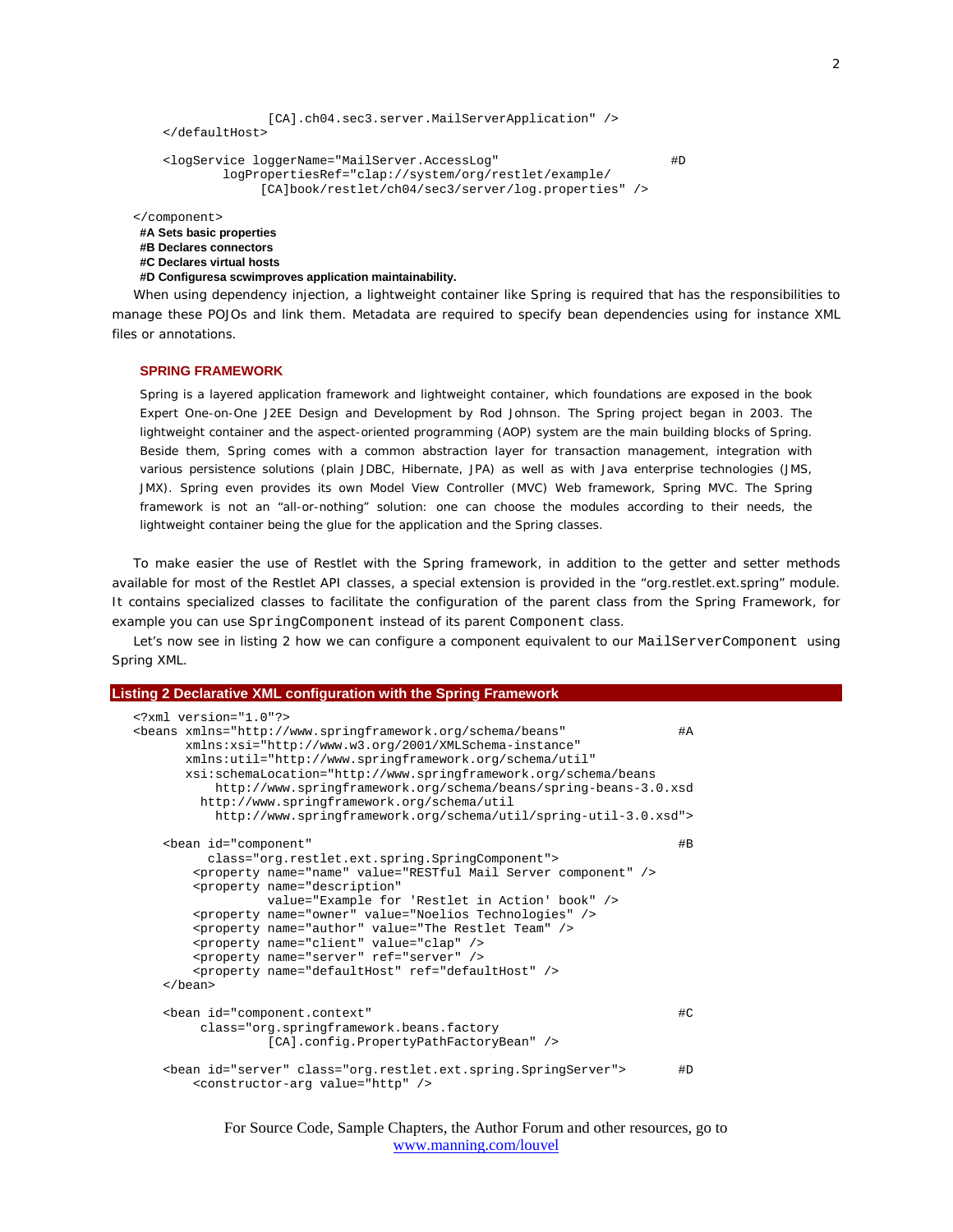```
 <constructor-arg value="8111" />
         <property name="parameters">
              <props>
                  <prop key="tracing">true</prop>
              </props>
         </property>
     </bean>
     <bean id="defaultHost" class="org.restlet.ext.spring.SpringHost"> #E
         <constructor-arg ref="component" />
        < ! - <property name="hostDomain"
                    value="www.rmep.com|www.rmep.net|www.rmep.org" />
          <property
                    name="serverAddress" value="1.2.3.10|1.2.3.20" />
          <property
                    name="serverPort" value="80" />
        -- <property name="defaultAttachment" ref="mailServerApplication" />
     </bean>
</beans>
#A Root element with namespaces declarations
#B Component properties set by value or reference
 #C Extraction of component's context for reuse
 #D HTTP server with tracing enabled
 #E Virtual host with attached mail server application
```
As you can see, each instance of bean managed by Spring is defined using a bean XML element. It allows specifying both corresponding class (class attribute) of the instance and its properties (properties XML element). The property XML element can either contain value or a reference to another bean managed by Spring.With the above configuration, we have declared the equivalent of our existing MailServerComponent. Spring allows using each Restlet's element to assembly the component. We now want to illustrate how with the Spring Framework we can go beyond and configure other parts of the Restlet API, such as an application in its contained resources. Listing 3 contains the continuation of the previous listing.

```
Listing 3 Declarative XML configuration with the Spring Framework (continued)
        <bean id="componentChildContext" class="org.restlet.Context"> #A
            <lookup-method name="createChildContext"
                          bean="component.context" />
        </bean>
        <bean id="mailServerApplication" class="org.restlet.Application"> #B
            <constructor-arg ref="componentChildContext" />
            <property name="name" value="RESTful Mail Server application"/>
            <property name="description"
                 value="Example application for 'Restlet in Action' book" />
            <property name="owner" value="Noelios Technologies" />
            <property name="author" value="The Restlet Team" />
            <property name="inboundRoot">
                <bean class="org.restlet.ext.spring.SpringRouter">
                    <constructor-arg ref="mailServerApplication" />
                    <property name="attachments"> #C
                        <map>
                            <entry key="/"
                               value="org.restlet.example.book.restlet.
                                [CA]ch04.sec3.server.RootServerResource" />
                            <entry key="/accounts/"
                               value="org.restlet.example.book.restlet.
                                [CA]ch04.sec3.server.AccountsServerResource" />
                            <entry key="/accounts/{accountId}"
                               value="org.restlet.example.book.restlet.
                                [CA]ch04.sec3.server.AccountServerResource" />
                        </map>
                    </property>
```

```
For Source Code, Sample Chapters, the Author Forum and other resources, go to
                         www.manning.com/louvel
```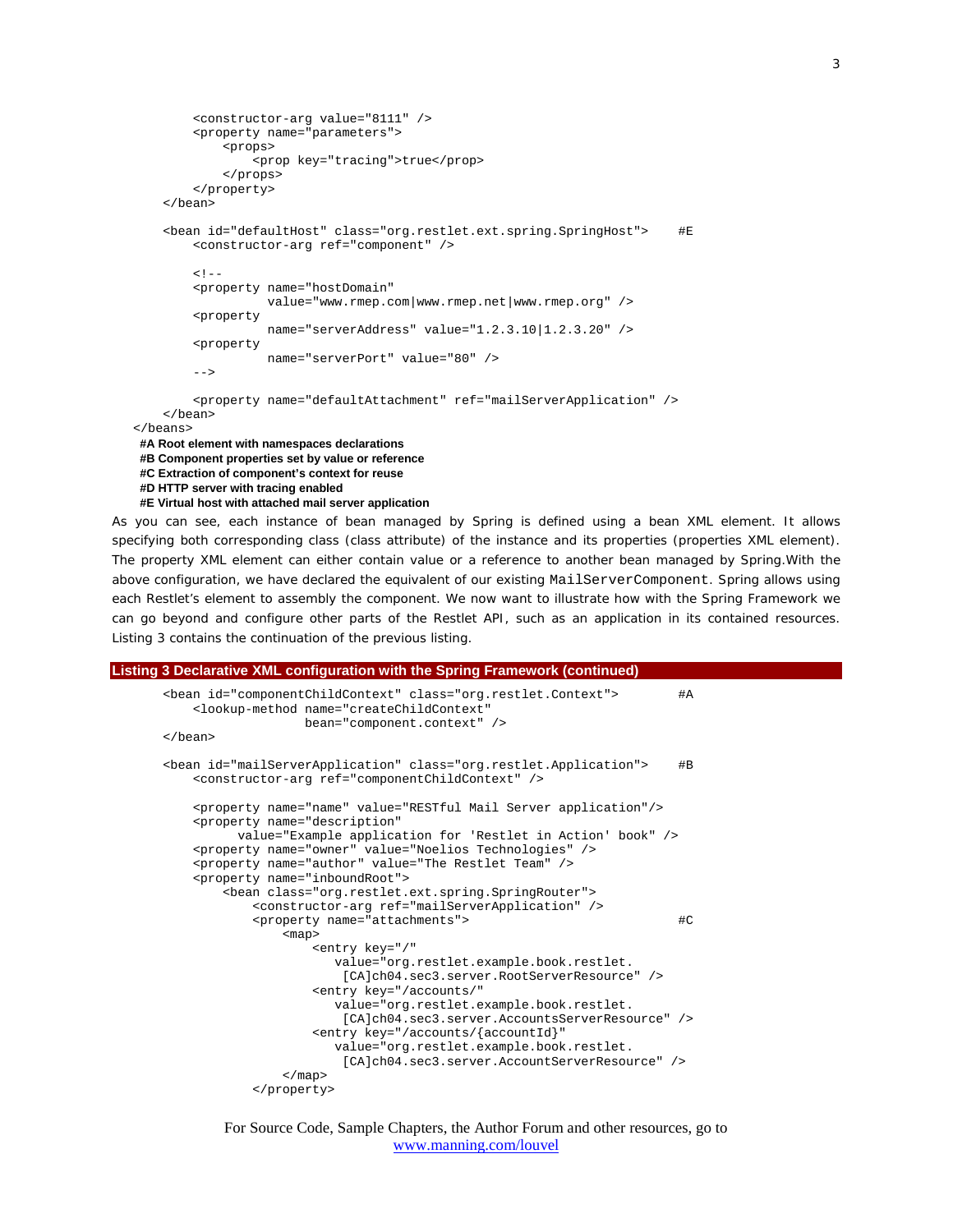```
 </bean>
           </property>
      </bean>
</beans>
 #A Create child context
 #B Application bean referenced by default host
 #C Convenient way to declare routes with SpringRouter
```
This part of the configuration is a bit verbose since there are a lot of hints to specify on the application. First, the child context and general application information are set. You then specify how to access your resources thanks to a SpringRouter instance and its attachments property. This router is injected within the application using its inboutRoot property. This part corresponds to what you specify in the createInboundRoot method without Spring.

Note that we had to manually create a child context as the component's context can't be directly passed to isolate all contained applications, for security reasons. With the Java API, this child context is automatically created by the attachment methods, but with Spring it has to be explicitly done at instantiation time.

As a result, we were able to configure both our component and our application in XML with Spring, leaving us to just code the server resources. This can be useful in situations where you want to provide different sets of resources for an application based on some deployment aspects, or different sets of applications for a component.

Of course, this is just an overview of the features offered by the Spring extension for Restlet. You can check the Javadocs and the online user guide for additional aspects. Finally, let's make sure that our Spring XML configuration works, by running the small bootstrap code in listing 4 below.

#### **Listing 4 Running the declarative XML configuration with the Spring Framework**

```
public class MailServerSpring {
```
}

```
 public static void main(String[] args) throws Exception {
     // Load the Spring container
     ClassPathResource resource = new ClassPathResource(
             "org/restlet/example/book/restlet/ch03
                [CA]/sec3/server/component-spring.xml");
     BeanFactory factory = new XmlBeanFactory(resource);
     // Start the Restlet component
     Component component = (Component) factory.getBean("component");
     component.start();
 }
```
The BeanFactory entity represents the Spring container and can be loaded using several strategies. In the previous listing we loaded from the classpath basing on the ClassPathResource class. The later looks for the file in the classpath and the specified path is relative to the classpath root. Since you use an XML file for metadata, the XmlBeanFactory class is used. Now that the container is loaded, you can access configured beans by identifier using the getBean method. In the sample, we get the Restlet component instance and start it with its start method.

In this article, we saw alternative ways to leverage the Restlet API and especially to configure Restlet components, using XML instead of Java code. We leverage the built-in XML configuration capabilities of the Component class and more advanced XML configuration based on the Spring Framework. Additional approaches have been successfully explored by Restlet community members, such as the usage of other inversion of control frameworks like Google Guice or dynamic languages such as Groovy and Scala.

As underlined previously in the article, Spring XML configurations can be verbose due to XML itself. To address this issue, Spring provides the ability to use dedicated XML schemas for particular use cases. The most well-known ones are the ones for AOP and transactions. With them, you don't need any more to know the underlying beans implemented. The schema hides this complexity. The Restlet extension for Spring doesn't provide such schema yet but an attempt has done. See the Restlet issue #638 for more details.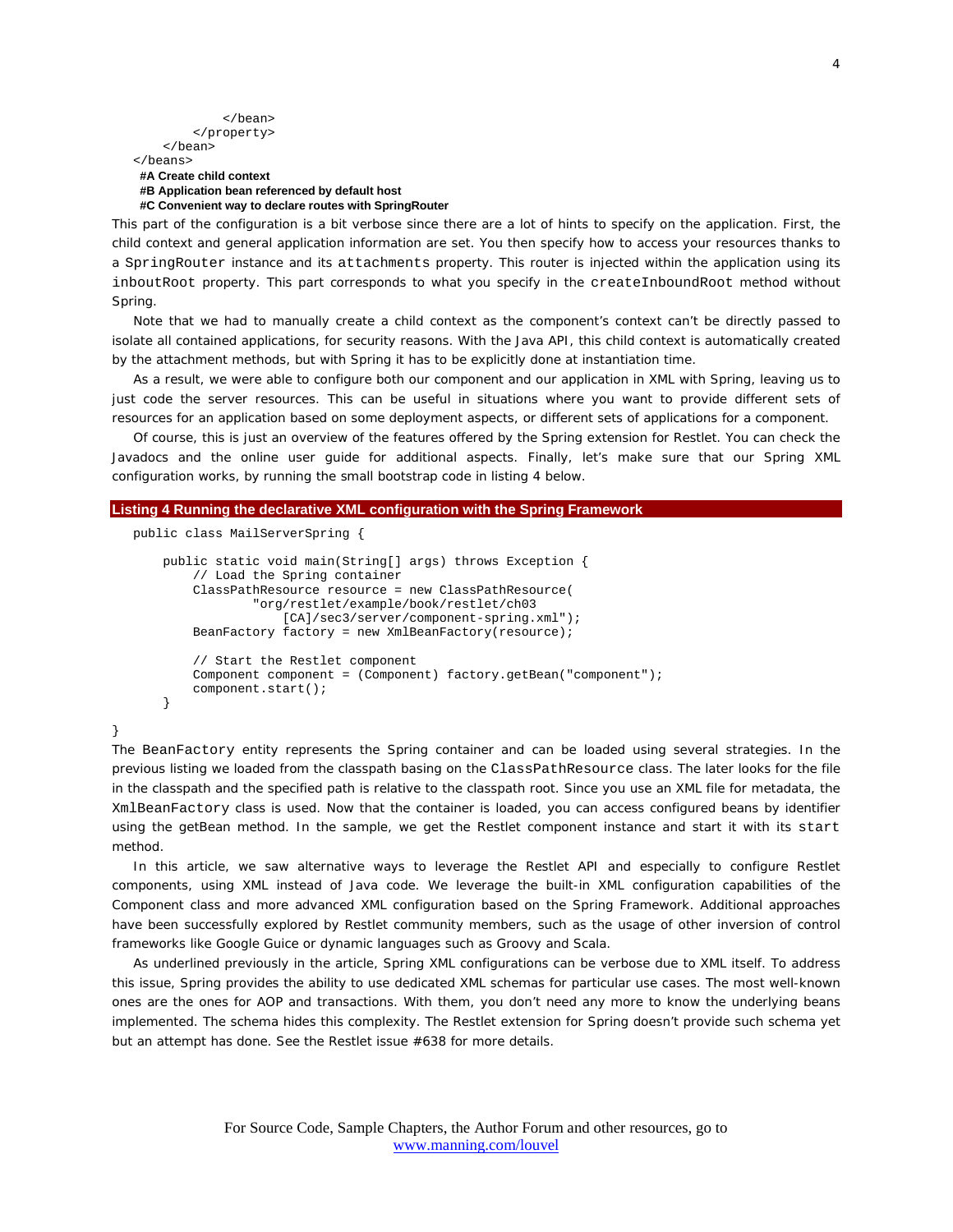## **Listing 5 Configuration using Spring namespace for Restlet**

```
<beans xmlns="http://www.springframework.org/schema/beans"
        xmlns:xsi="http://www.w3.org/2001/XMLSchema-instance"
        xmlns:restlet="http://www.restlet.org/schema/spring-restlet"
        xsi:schemaLocation="http://www.springframework.org/schema/beans
             http://www.springframework.org/schema/beans/spring-beans.xsd
               http://www.restlet.org/schema/spring-restlet
             http://www.restlet.org/schema/restlet/spring-restlet.xsd">
     <restlet:application id="application">
         <restlet:attachments>
             <restlet:attachment route="/companies/{id}"
                                 resource="companyResource"/>
         </restlet:attachments>
     </restlet:application>
</beans>
```
After having configured the Restlet namespace, you can use the dedicated XML grammar it provides to your Restlet application easier.

## *Summary*

We described two alternative deployment mechanisms useful for administrators that can't recompile Java code to set things specific to deployment environments such as a port number or a domain name. In those cases, declarative XML configuration files can be used, leveraging the Spring Framework if necessary.